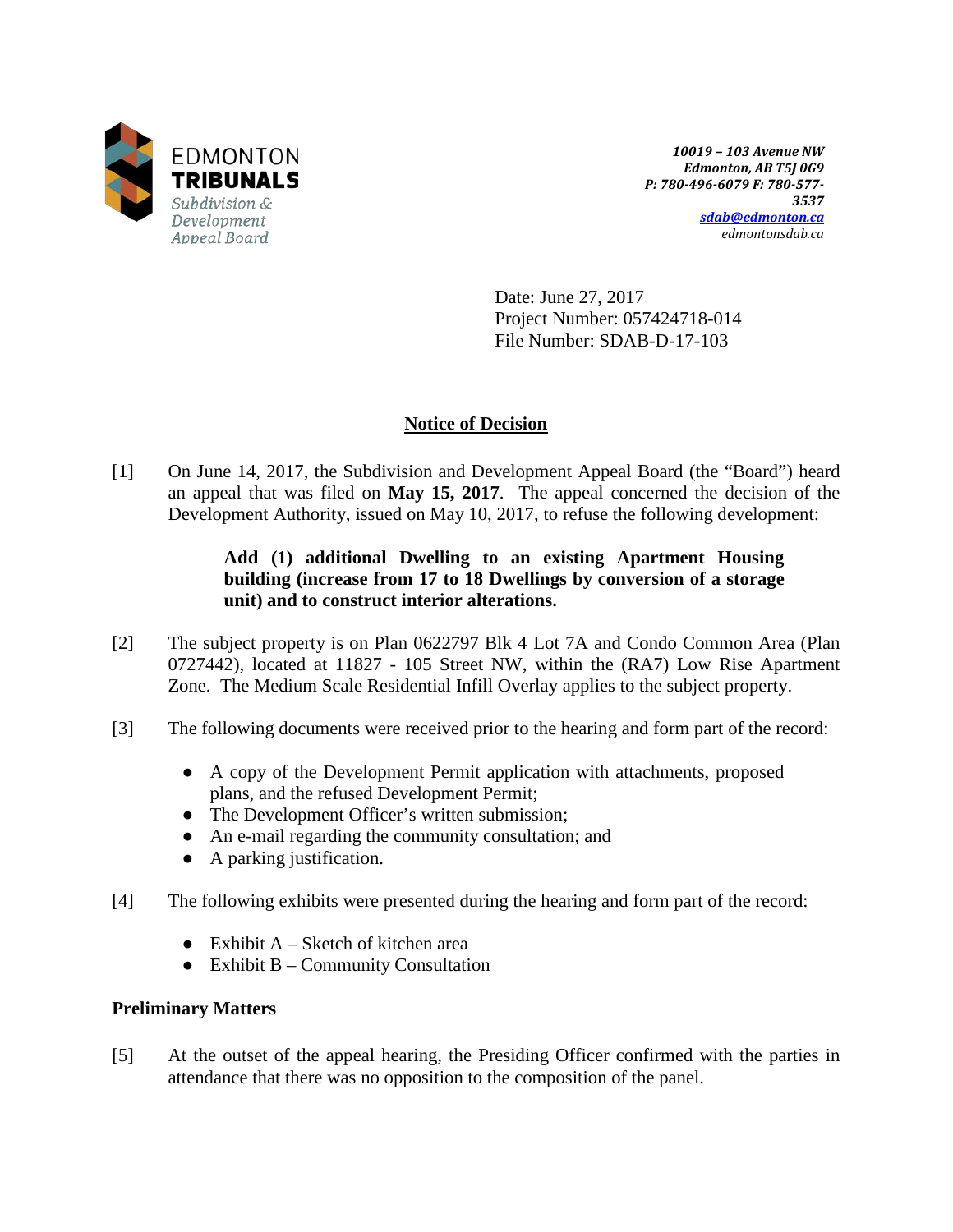SDAB-D-17-103 2 June 27, 2017

- [6] The Presiding Officer outlined how the hearing would be conducted, including the order of appearance of parties, and no opposition was noted.
- [7] The appeal was filed on time, in accordance with section 686 of the *Municipal Government Act*, RSA 2000, c M-26.

#### **Summary of Hearing**

- *i) Position of the Appellant, Mr. E. Verbonac*
- [8] Mr. Verbonac owns a dwelling unit in the subject building and represents the condominium board. He is also the contractor for the proposed conversion.
- [9] The building is a condominium and the suites are owned by different owners. The majority of the suites in the building are rented to students attending the nearby Northern Alberta Institute of Technology (NAIT).
- [10] The proposed plan is to convert a storage area to a studio dwelling, adding one extra person to the total density. The storage area is currently used to hold board meetings. The existing laundry area will be converted into an indoor common amenity area.
- [11] Parking is not an issue as many tenants do not have vehicles. He referred to the parking justification document previously submitted that showed that a third of the parking spaces are currently not being used. The parking survey was conducted by Mr. Verbonac and his tenant.
- [12] Mr. Verbonac referred to the floor plan of the proposed dwelling unit and submitted a kitchen sketch to clarify the layout, marked *Exhibit A*.
- [13] The private outdoor amenity area for the majority of the dwelling units consists of individual 4-feet by 16-feet balconies. The four existing basement dwelling units and the proposed fifth basement dwelling unit have no private outdoor amenity area. There is a front yard between the building and 105 Street and a side walkway along one side of the building.
- [14] He went door-to-door to contact the 14 neighboring property owners in the 60-metre notification area, and went twice if no one was available. He received signed approvals from six property owners as well as from the Westwood Community League. One owner who lives in Red Deer said he would reply to the notification received from the City. Two properties are owned by Mainstreet Equity Corp. and they did not reply. He was not able to contact some owners as the properties are rentals. He submitted the community consultation responses, marked *Exhibit B*.
- [15] He used the consultation form provided by the City and it only outlined the deficiencies with regard to the private and common amenity areas.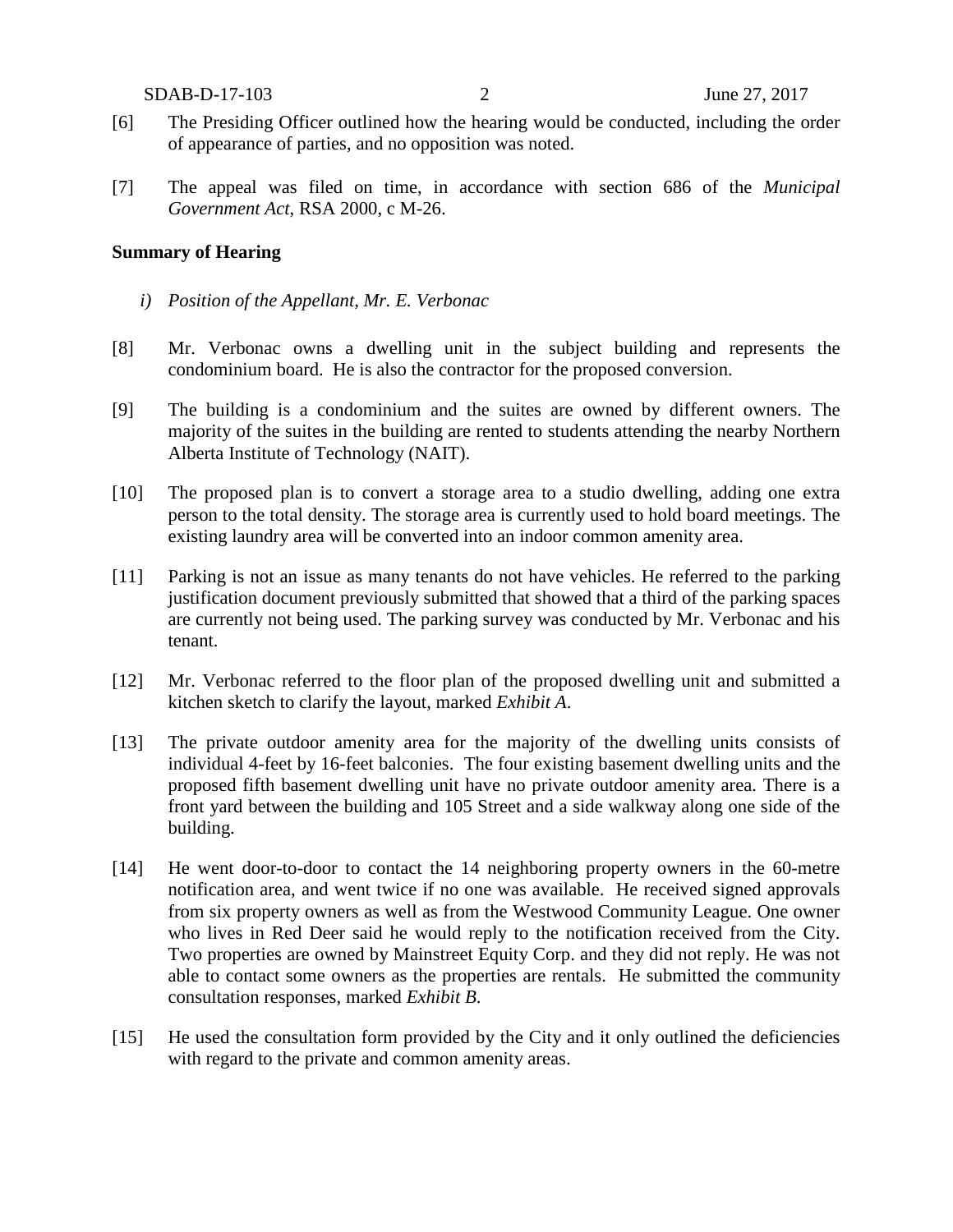- [16] He did not approach the condominium owners in the subject building because 12 out of the 17 owners voted in favour of the proposed conversion. All owners had received the agenda for the condominium meeting where the proposal for converting the storage space to a condominium unit was considered and adopted.
- [17] The owners were not aware that variances would be required for this project at the time of their meeting.
- [18] Mr. Verbonac has no issues with the conditions proposed by the Development Officer if the proposed conversion is approved.
	- *ii) Position of the Development Officer, Mr. J. Angeles*
- [19] Mr. Angeles has no concerns regarding the lack of parking. The close proximity of the subject site to major bus stops will mitigate parking concerns. He is not aware of any complaints regarding parking at this site.
- [20] The proposed density is slightly over the permitted density. He does not foresee this deficiency having a negative impact on the community. He did not grant a variance for density because Development Officers do not have the authority to grant variances for density.
- [21] The lack of amenity area for the proposed dwelling unit will not affect the neighbourhood but it may create some difficulty for the tenant. The proposed public indoor amenity area as well as various parks in the vicinity will alleviate this concern.
- [22] Mr. Angeles is satisfied that the Appellant has carried out sufficient community consultation. The Appellant was only required to include the private and common amenity area variances in the consultation form because they did not comply with the Medium Scale Residential Infill Overlay.
	- *iii) Rebuttal of the Appellant, Mr. Verbonac*
- [23] Mr. Verbonac had nothing further to add.

#### **Decision**

[24] The appeal is **ALLOWED** and the decision of the Development Authority is **REVOKED**. The development is **GRANTED** as applied for to the Development Authority, subject to the following **CONDITIONS**: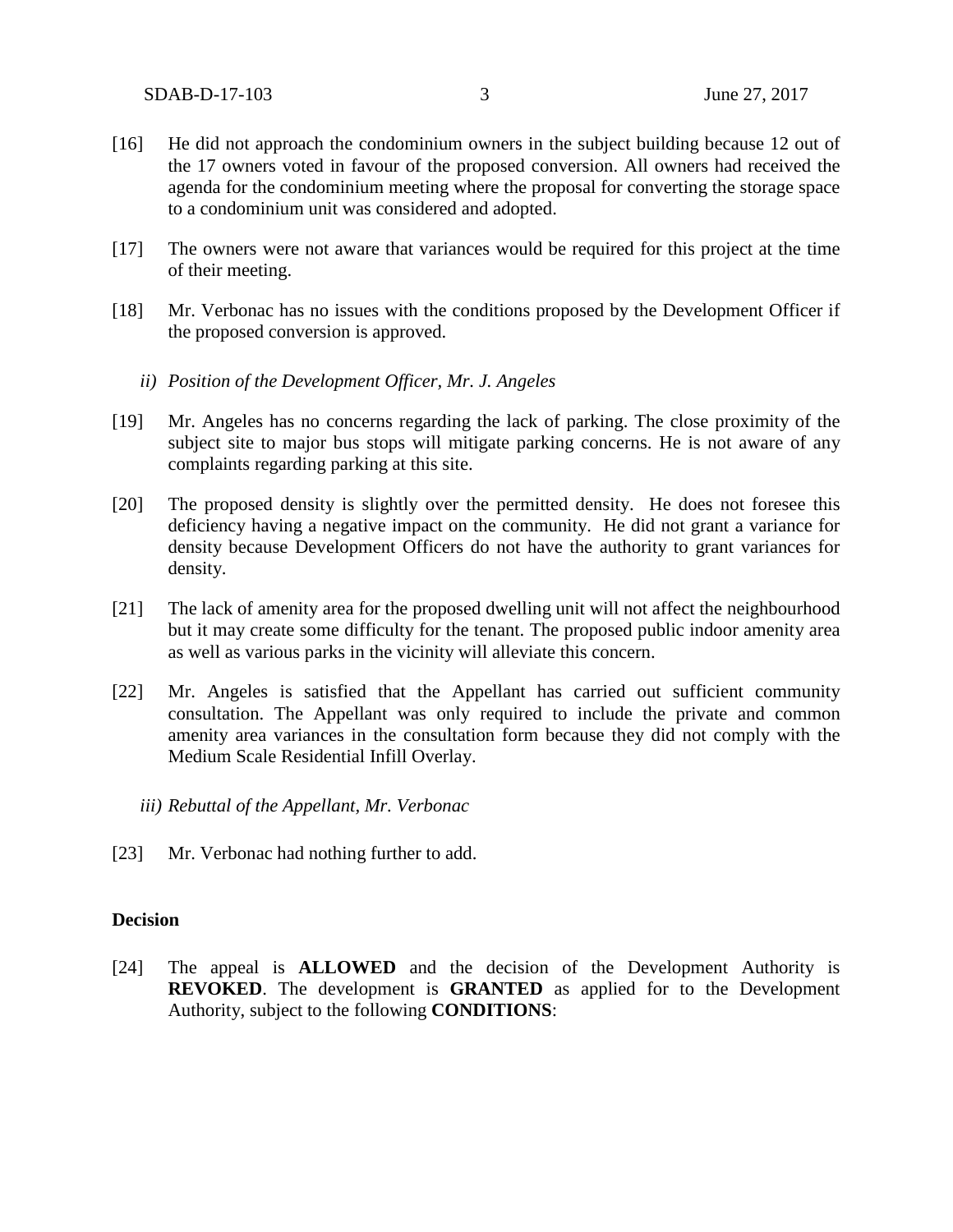- a) PRIOR TO THE RELEASE OF DRAWINGS FOR BUILDING PERMIT REVIEW, the applicant or property owner shall pay a Sanitary Sewer Trunk Change (SSTC) fee of \$1,118.00. This is based on 1 additional Dwelling @ \$1,118.00/unit. The SSTC charges are quoted at the current 2017 SSTC rates. However, the final SSTC is based on the prevailing rate at the time the applicant/owner makes payment at the 2nd Floor cashier, Edmonton Tower, 10111 - 104 Avenue NW.
- b) If required, the applicant/owner shall pay for the installation cost of sewer services to property line. For detail, please contact Derek Kucy of Public Services Section at 780-496-5450.
- c) All required parking and loading facilities shall only be used for the purpose of accommodating the vehicles of clients, customers, employees, members, residents or visitors in connection with the building or Use for which the parking and loading facilities are provided, and the parking and loading facilities shall not be used for driveways, access or egress, commercial repair work, display, sale or storage of goods of any kind. Reference section 54.1(1)(c) of the *Edmonton Zoning Bylaw*.
- [25] In granting the development the following variances to the *Edmonton Zoning Bylaw* are allowed:
	- a) Section 210.4 is varied to allow 18 Dwelling units.
	- b) The Private Outdoor Amenity Area requirement per section 823.3(3)(a) is waived.
	- c) The common Amenity Area requirement per section  $823.3(3)(c)$  is waived.
	- d) Section 54.2, Schedule  $1(A)(1)$  is varied to permit a deficiency of three on-site parking spaces.

#### **Reasons for Decision**

- [26] Apartment Housing is a Permitted Use in the (RA7) Low Rise Apartment Zone.
- [27] The Board notes there was a community consultation requirement under the Medium Scale Residential Infill Overlay (the "Overlay").
	- a. The Board heard evidence that the Appellant conducted door-to-door community consultation of the 14 properties in the notification zone on a least two occasions. The Appellant delivered a consultation form provided by the City which outlined the two variances to the Overlay.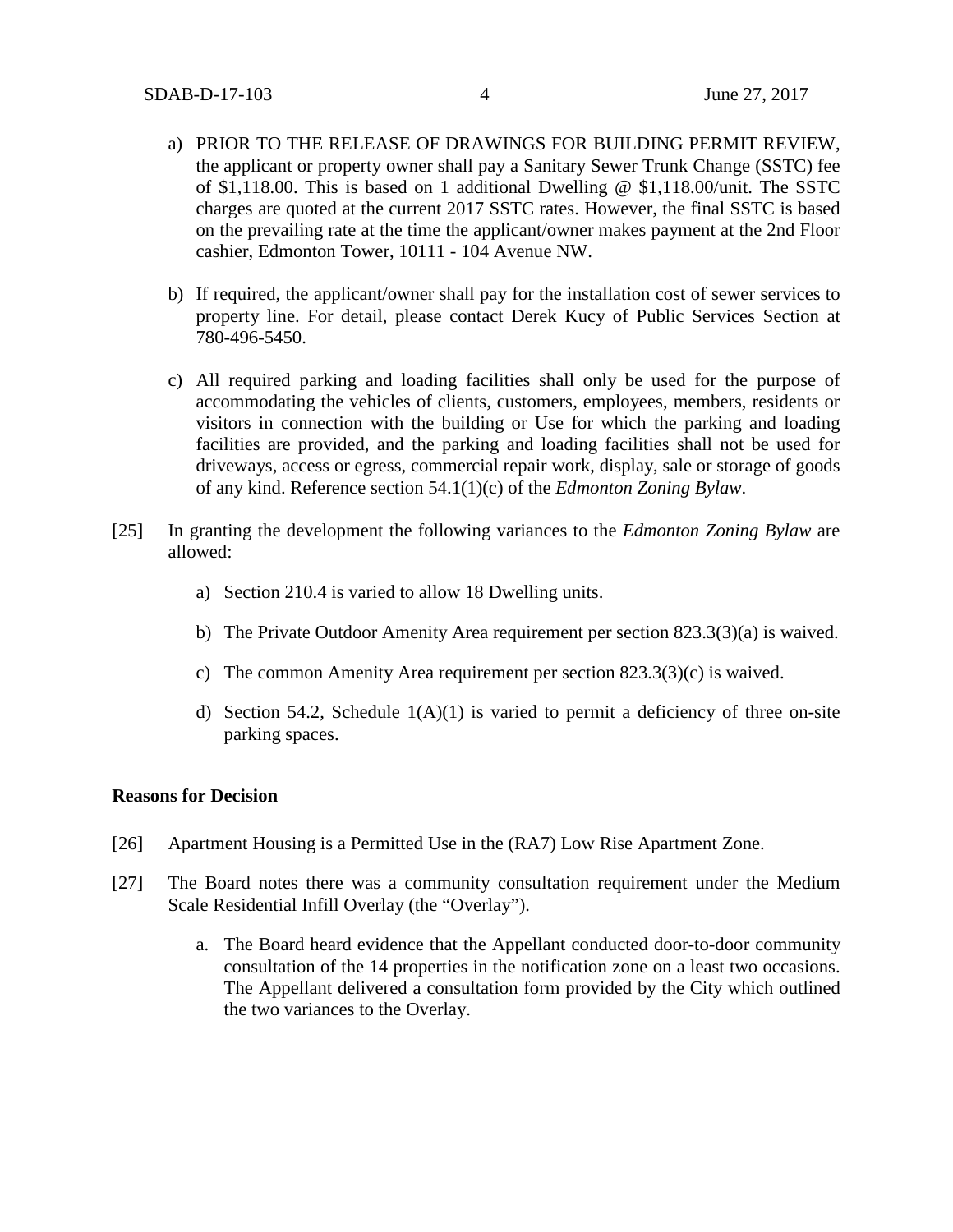- b. The Board was provided with completed consultation forms from six neighbours plus the Westwood Community League indicating no opposition to the proposed development.
- c. The Development Authority was satisfied with the community consultation that was conducted.
- d. The Board notes that there was no opposition to the proposed development

Based on these reasons the Board is satisfied that the community consultation requirement of the Medium Scale Residential Infill Overlay was met.

- [28] The Board notes that the Development Authority had no concerns with respect to the variance to the maximum Density requirement.
	- a. The Development Authority indicated that the reason the proposed development was refused was because the *Edmonton Zoning Bylaw* prohibits the Development Authority from varying Density.
	- b. The incremental impact of the variance to the Density is minimal. 17.41 Dwelling units are permitted in the subject building and 18 Dwelling units are proposed.
- [29] With respect to the parking deficiency, the Board heard the following:
	- a. Many of the tenants in the subject building are students with no cars. This is supported by the parking justification study that indicates there are several empty parking spaces at various times throughout the week.
	- b. Evidence was submitted that the subject site is located near public transit options that service NAIT.
	- c. There are no known complaints with respect to parking.
- [30] With respect to the private and common amenity areas, the Board heard the following:
	- a. The Development Officer indicated that these variances would not impact the adjacent properties.
	- b. The majority of condominium owners within the subject building support the proposed conversion.
	- c. There are parks in close proximity to the subject site.
	- d. There are plans to convert the existing laundry room into a common amenity area.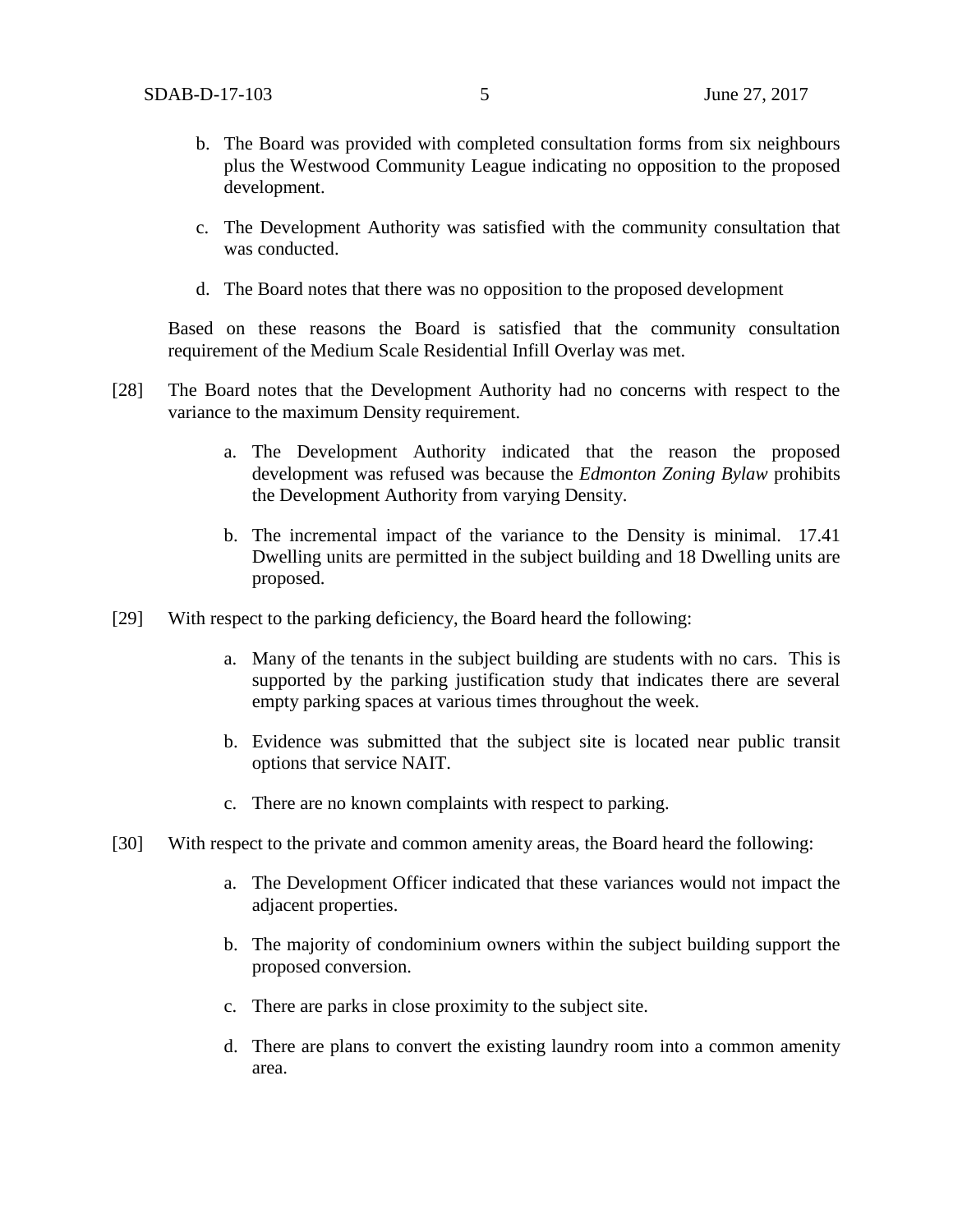SDAB-D-17-103 6 June 27, 2017

[31] Based on the above, the Board finds that the proposed development will not unduly interfere with the amenities of the neighbourhood, nor materially interfere with or affect the use, enjoyment or value of neighbouring parcels of land.

Ms. Anna Lund, Presiding Officer Subdivision and Development Appeal Board

**Board Members in Attendance:**

Ms. P. Jones; Mr. R. Hachigian; Ms. G. Harris; Mr. R. Hobson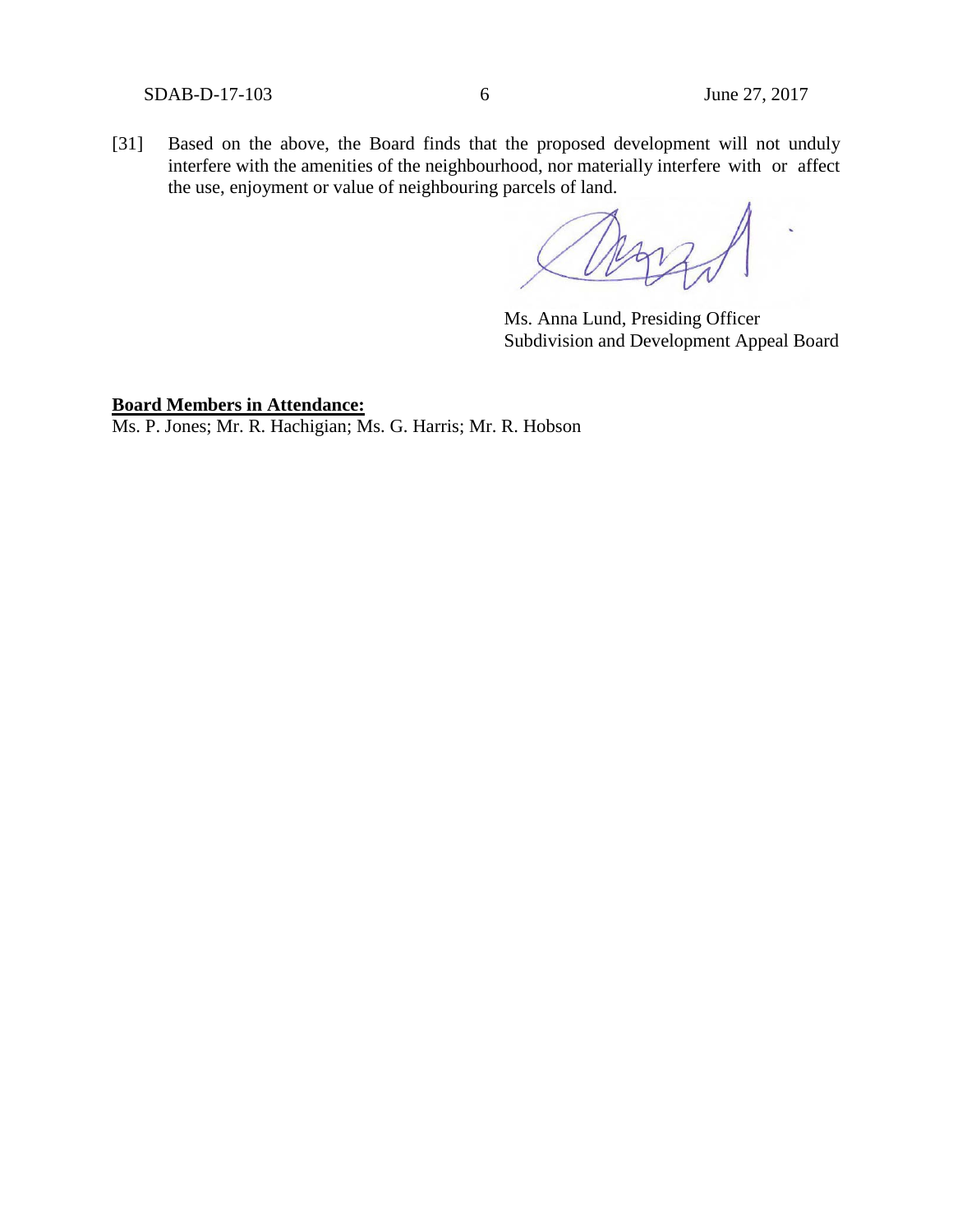### **Important Information for the Applicant/Appellant**

- 1. This is not a Building Permit. A Building Permit must be obtained separately from the Sustainable Development Department, located on the 2nd Floor, Edmonton Tower, 10111 – 104 Avenue NW, Edmonton, AB T5J 0J4.
- 2. Obtaining a Development Permit does not relieve you from complying with:
	- a) the requirements of the *Edmonton Zoning Bylaw*, insofar as those requirements have not been relaxed or varied by a decision of the Subdivision and Development Appeal Board,
	- b) the requirements of the *Alberta Safety Codes Act*,
	- c) the *Alberta Regulation 204/207 – Safety Codes Act – Permit Regulation*,
	- d) the requirements of any other appropriate federal, provincial or municipal legislation,
	- e) the conditions of any caveat, covenant, easement or other instrument affecting a building or land.
- 3. When an application for a Development Permit has been approved by the Subdivision and Development Appeal Board, it shall not be valid unless and until any conditions of approval, save those of a continuing nature, have been fulfilled.
- 4. A Development Permit will expire in accordance to the provisions of section 22 of the *Edmonton Zoning Bylaw, Bylaw 12800*, as amended.
- 5. This decision may be appealed to the Alberta Court of Appeal on a question of law or jurisdiction under section 688 of the *Municipal Government Act*, RSA 2000, c M-26. If the Subdivision and Development Appeal Board is served with notice of an application for leave to appeal its decision, such notice shall operate to suspend the Development Permit.
- 6. When a decision on a Development Permit application has been rendered by the Subdivision and Development Appeal Board, the enforcement of that decision is carried out by the Sustainable Development Department, located on the 2nd Floor, Edmonton Tower, 10111 – 104 Avenue NW, Edmonton, AB T5J 0J4.

*NOTE: The City of Edmonton does not conduct independent environmental checks of land within the City. If you are concerned about the stability of this property for any purpose, you should conduct your own tests and reviews. The City of Edmonton, when issuing a development permit, makes no representations and offers no warranties as to the suitability of the property for any purpose or as to the presence or absence of any environmental contaminants on the property.*